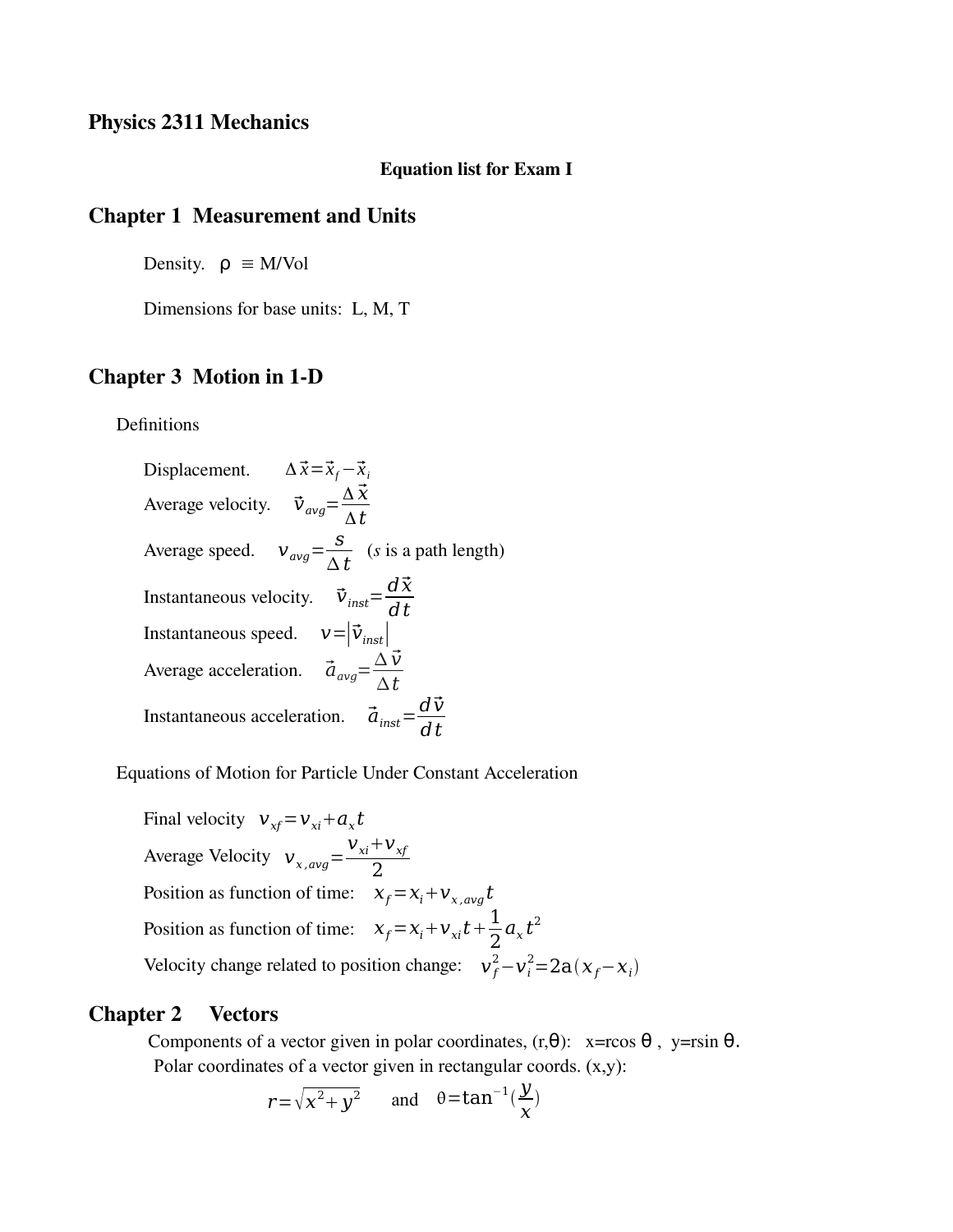### **Chapter 4 Motion in Two Dimensions**

Definitions ... (Most of these are very similar to the Ch. 2 equations) Position vector:  $\hat{i} + y \hat{j} + z \hat{k}$ Displacement:  $\Delta \vec{r} = \vec{r}_f - \vec{r}_i$ Average velocity:  $\vec{v}_{avg} = \frac{\Delta \vec{r}}{\Delta t}$  $\frac{\Delta \vec{r}}{\Delta t}$  . Instantaneous velocity:  $\vec{v}_{inst} = \frac{d\vec{r}}{dt}$ *dt* Average acceleration:  $\vec{a}_{avg} = \frac{\Delta \vec{v}}{\Delta t}$  $\frac{\Delta \vec{v}}{\Delta t}$  . Instantaneous acceleration:  $\vec{a}_{inst} = \frac{d \vec{v}}{dt}$ *dt* For the special case of uniform acceleration ... (very similar to Ch. 2 equations) Final velocity  $\vec{v}_f = \vec{v}_i + \vec{a}t$ Average Velocity  $\vec{v}_{avg}$  =  $\vec{v}_i + \vec{v}_f$ 2 Position as function of time:  $\vec{r}_f = \vec{r}_i + \vec{v}_{avg}t$ Position as function of time:  $\vec{r}_f = \vec{r}_i + \vec{v}_i t + \frac{1}{2}$ 2  $\vec{a}t^2$ Velocity change related to position change:  $\vec{v}_f \cdot \vec{v}_f - \vec{v}_i \cdot \vec{v}_i = 2 \vec{a} \cdot (\vec{r}_f - \vec{r}_i)$ 

Projectile Motion ...

 Time to reach max height: *tmax*=  $v_i$ sin $\theta_i$  $\frac{d}{dx}$  (*v<sub>i</sub>* is the magnitude of the initial velocity) Maximum height: *hmax*=  $v_i^2$ sin<sup>2</sup> $\theta$ 2g Range:  $R = \frac{v_i^2 \sin 2\theta}{2}$ *g*

Uniform circular motion ...

Centripetal acceleration:  $a_c = \frac{v^2}{r}$ *r* Period of circular motion: 2*r v*

Non-uniform circular motion ...

Total acceleration:  $\vec{a} = \vec{a}_r + \vec{a}_t$  (radial + tangential) where  $\vec{a}_r = -a_c \hat{r} = \frac{-v^2}{r}$  $rac{v^2}{r}$  *f* and *a*<sub>t</sub>= $\left| \frac{dv}{dt} \right|$ *dt*∣

Relative motion ...

A position of the point P is observed by person A is  $\vec{r}_{PA}$ . If person B moves with velocity  $\vec{v}_{BA}$  as seen by person A. Then  $\vec{r}_{PB} = \vec{r}_{PA} - \vec{v}_{BA}t$  gives the position of P as seen by person B.

The velocities of point P observed by A and B are then given by:  $\vec{v}_{PB} = \vec{v}_{PA} - \vec{v}_{BA}$